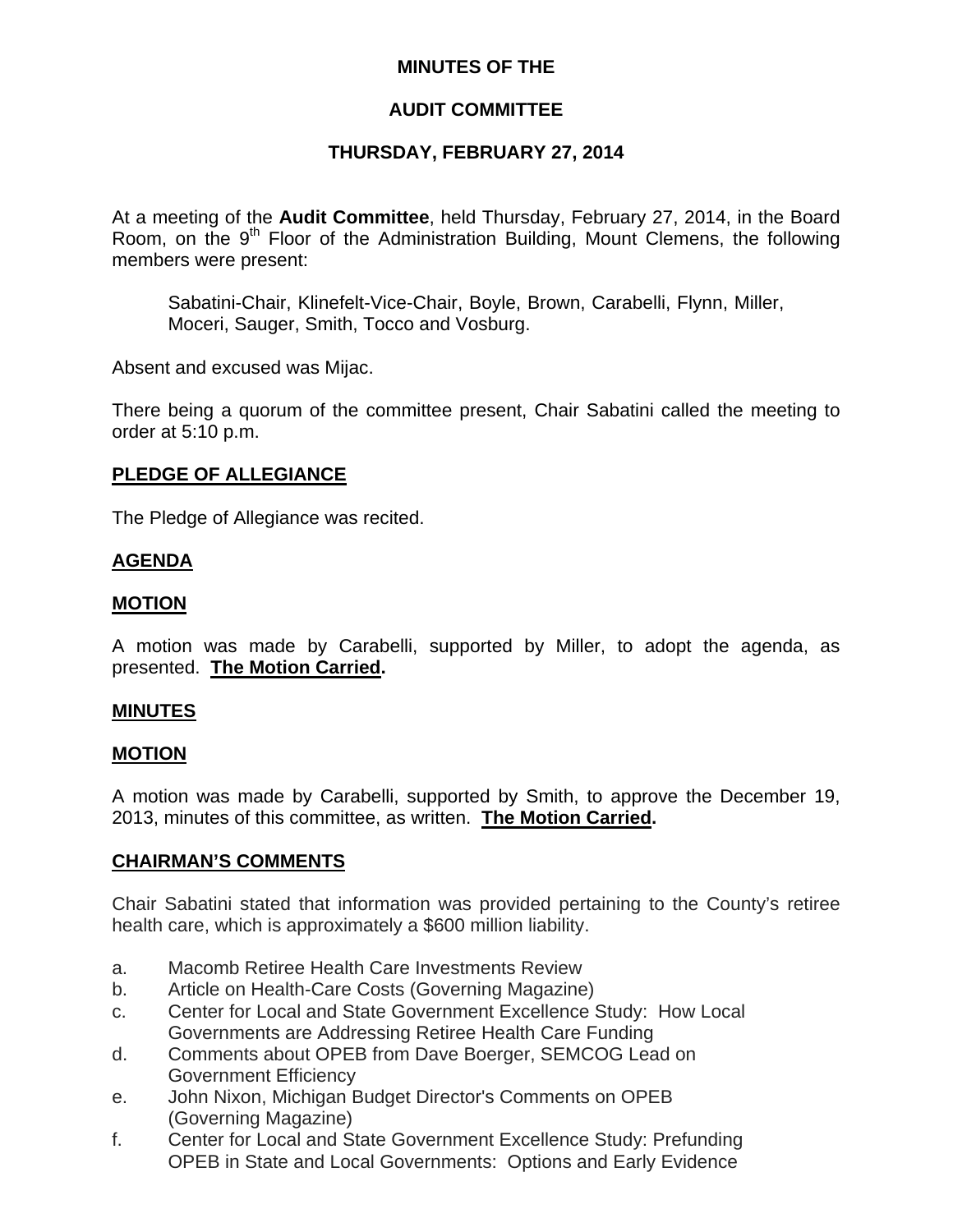### **MOTION**

A motion was made by Carabelli, supported by Miller, to receive and file the information provided. **The Motion Carried.** 

### **DISCUSSION ON RETIREE HEALTH CARE LIABILITY**

The following individuals were present: Macomb County Treasurer, Ted Wahby; Bond Counsel John Axe and Meredith Shanle; Louise Gates, Gabriel Roeder and Smith Actuary; Finance Director Pete Provenzano and Steve Smigiel, Assistant Finance Director.

Pete Provenzano referred to the distributed material and stated the purpose of the meeting would be to create an awareness of the retiree health care liability so that future discussion could be had regarding potential solutions.

Louise Gates explained her role and expertise as an actuary for pension and retirement health care plans and covered the following topics: post employment benefits, pension benefits and retiree health care benefits. She then discussed actuarial valuations of the pension and retiree health care funds.

The following commissioners asked questions of Ms. Gates and Mr. Provenzano: Carabelli, Flynn, Vosburg, Sabatini and Smith.

Meredith Shanle stated her role as bond counsel and covered historical trends relative to pension and health care funding.

Steve Smigiel provided a presentation which included an explanation and overview of the current issue and reviewed the County's activities throughout the past 20 years.

The following commissioners asked questions of Mr. Smigiel: Smith and Tocco.

Pete Provenzano discussed the cause of the increase in health care liability, available accrued liability and assets, a comparison to like organizations and potential solutions.

Bond Counsel, John Axe, explained the effect of doing nothing and provided an article which was written about how Oakland County has dealt with this issue.

The following commissioners spoke: Smith, Vosburg, Brown, Miller, Klinefelt and Moceri.

Mr. Wahby discussed the importance of finding a solution prior to taking action on capital projects.

The following commissioner spoke: Klinefelt.